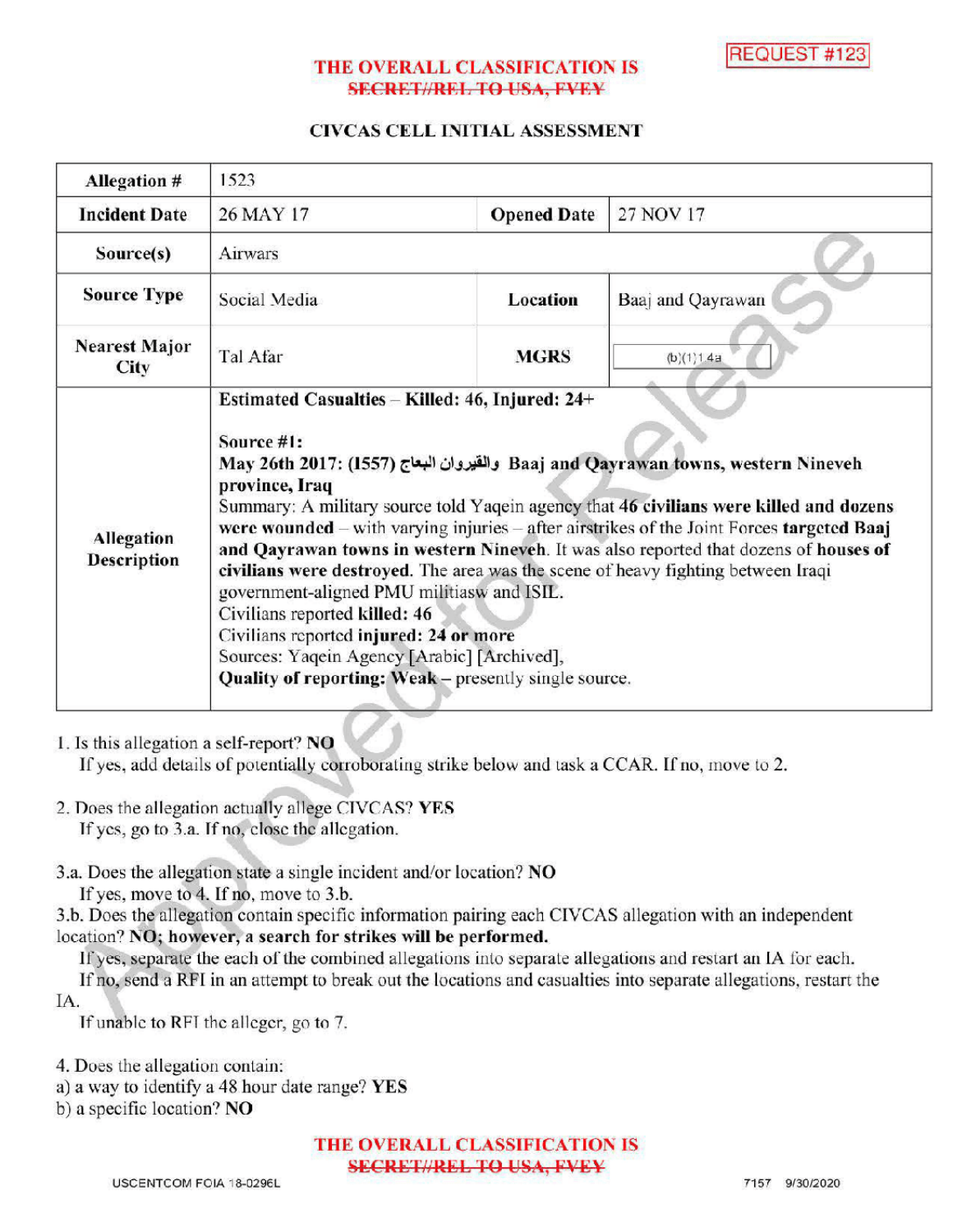# THE OVERALL CLASSIFICATION IS **SECRET//REL TO USA, FVEY**

If yes to BOTH, go to 7. If EITHER are no, then go to 5.

- 5. Does the allegation contain:
- a) <sup>a</sup> way to identify a 48 hour date range? YES
- b) a specific time of day or timeframe? NO
- c ) <sup>a</sup> general location? YES

If yes to ALL three, then go to 7. If ANY are no, go to 6.

6. Does the allegation contain :

a) Video or photo evidence of CIVCAS that can be used to narrow the date/time or location of the allegation? NO

If yes, go to  $7.$  If no, go to  $6.b$ .

- b) Are there at least two corroborating sources (total of 3) that independently reported the allegation? NO If yes, go to  $7.$  If no, go to 6.c.
- c) Any high quality sources?  $NO$ If yes, go to  $7.$  If no, go to  $6.d.$
- d) Specific facts that warrant a search for strikes? YES If yes, go to 7. If no, close the allegation.

7.a. Does the allegation contain sufficient information on the time, location and details to conduct a search for strikes? YES

If yes, go to  $8$ . If no, go to  $7.b$ .

7.b. Explain indetail why there is insufficient information on the time, location, and details to conduct <sup>a</sup> search for strikes

# IZ & SY

 $MAT: 0$  results CAOC log: 0 results  $CJTF log: 0$  results

IZ CJFLCC log, -email (Start 18 MAY 2017): 0 results

# SY  $T_{\text{tot}}$   $\text{Hag}$ , -email (Start 22 JUL 2017):

8. Are there any potentially corroborating strikes? NO

If yes, answer the questions below and task CCAR.

Ifno, provide <sup>a</sup> detailed explanation and close the allegation.

- Conducted a 48-hour search (25-26 MAY 17) for strikes in both Baaj and Qawrayan towns in Ninevah province.
- The search returned zero strike results in the alleged areas in the specified time period.

### THE OVERALL CLASSIFICATION IS **SECRET//REL TO USA, FVEY**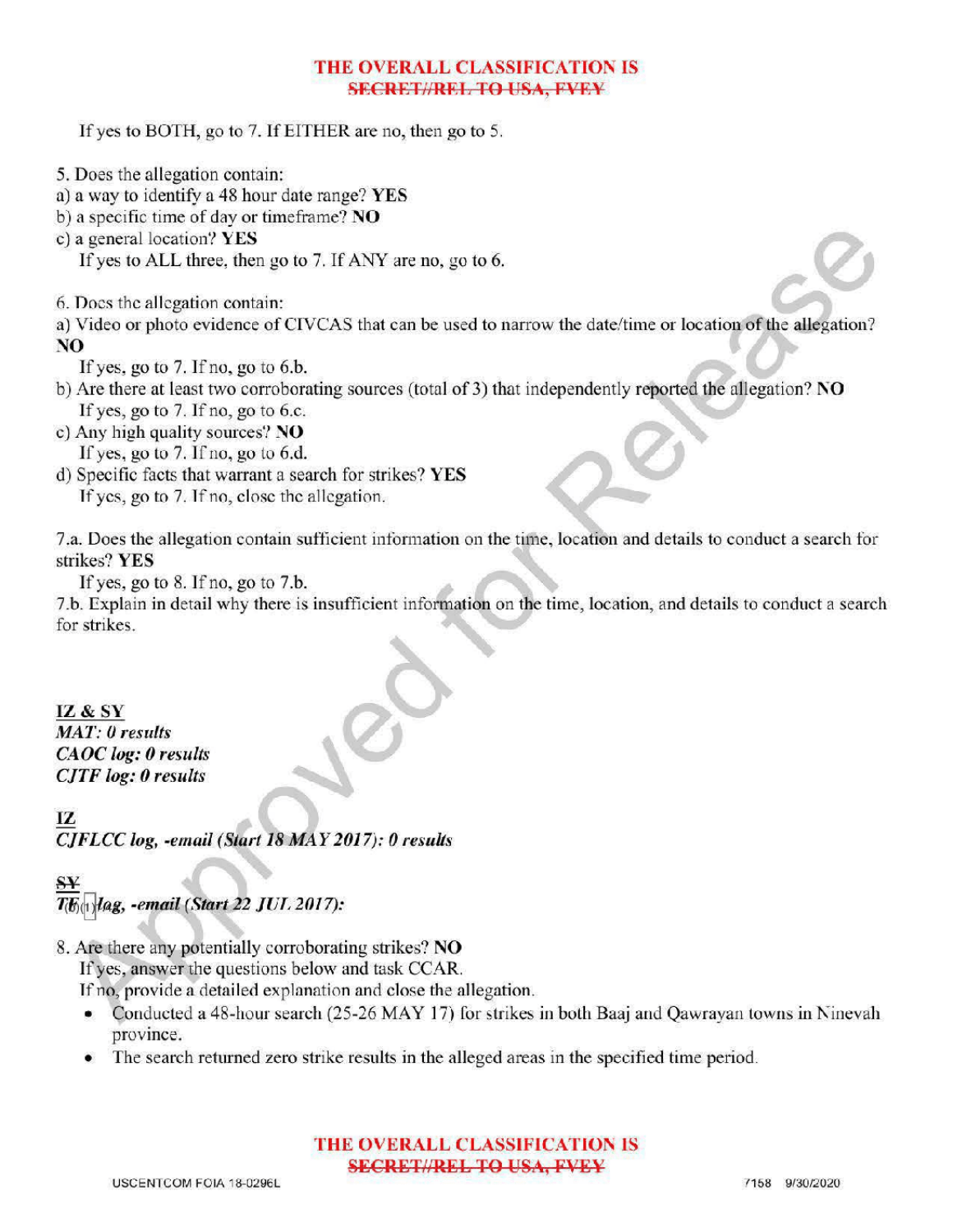#### THE OVERALL CLASSIFICATION IS **SECRET//REL TO USA, FVEY**

# 1. Assessed date of incident:

### 2.Location:

3. Potentially Corroborating Strike Information: MGRS: Strike Number: DTG: Target: Dynamic/Deliberate: Aircraft: **Call Sign:** Nationality: Munitions & Number dropped: Target Number **TEA**:  $BE$ #:

Non-US Coalition Involvement: N/A

Decision: Close at the IA due to insufficient evidence to corroborate the allegation.

Approved